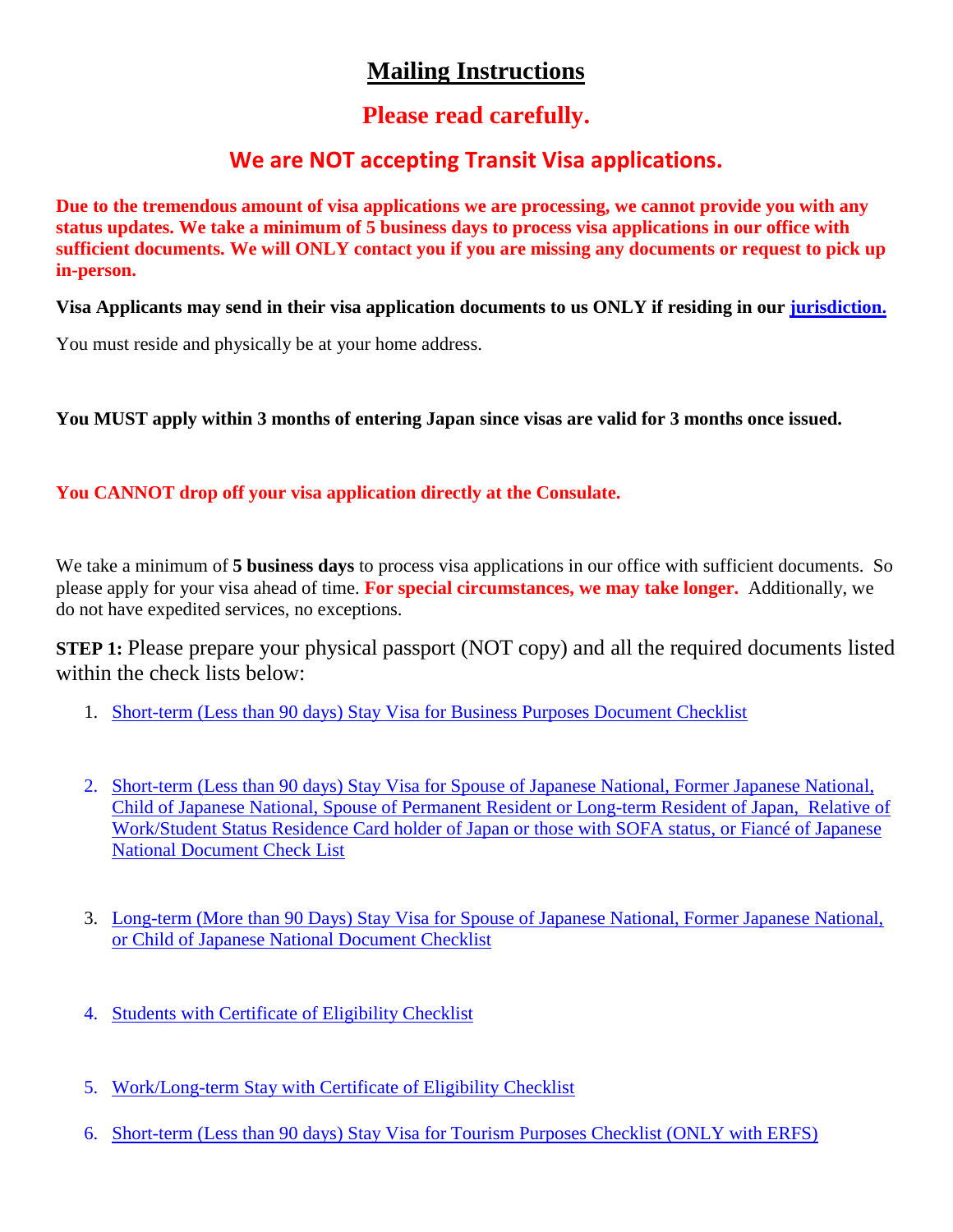#### **STEP 2:**

Please send your visa application documents

AND physical passport (NOT copy) to:

**Consulate General of Japan VISA Section 275 Battery Street, Suite 2100 San Francisco, CA 94111**

Please enclose the following additional documents along with all of the required documents for your visa application OR You may also pick up your passport in-person after minimum 5 business days processing if you prefer. In this case, please include a statement with your EMAIL contact information along with your visa application requesting that you would like to pick up your passport in-person. We will email you regarding instructions for pick up, including a control number which is REQUIRED to receive your passport. You do NOT need to include the USPS Return Envelope and Release of Liability if you will pick up IN-PERSON.

Pick up time M-F (Holidays Excluded) 1pm -3pm ONLY (Please prepare to wait 30 min to 1 hour)

Please do not come to our office until you receive email instructions.

### **We do not send out documents by other carriers such as UPS, FEDEX, DHL, etc.**

- **1. Release of Liability [\(http://www.sf.us.emb-japan.go.jp/pdf/release\\_liability.pdf\)](http://www.sf.us.emb-japan.go.jp/pdf/release_liability.pdf)**
- **2. Proof of address such as a copy of your California/Nevada Driver's license or ID, Utility bill, etc.**
- **3. a) USPS Priority** *Express Flat Rate* **Envelope (This is your return envelope)**



 **b) Address label (Completed and attached to envelope)** 

**\* You must write your address where you physically live OR your employer address for the return address.**

**c) Postage for Return of Documents: Non-metered US postage (regular stamps) sufficient to cover cost of return of documents via USPS Priority Express Flat Rate Envelope. Please confirm with USPS for correct postage. \*Please do not attach more than 10 regular stamps on your return envelope or else our local post office will not accept it.**

 **\*Please affix postage to MAILING LABEL SIDE of envelope. We will not be responsible if the post office refuses to accept your package because of your postage, address label, and/or other reasons.**

**4. Visa Fee – Please DO NOT enclose the visa fee together with your visa application documents. The visa fee must be paid after we issue your visa. If you enclose the fee with your visa application, we will not accept your application and all the documents and passport(s) will be returned back to you Please see the visa fee webpage - [http://www.sf.us.emb-japan.go.jp/itpr\\_en/e\\_m02\\_01\\_06.html.](http://www.sf.us.emb-japan.go.jp/itpr_en/e_m02_01_06.html) Please wait until we contact you for further instructions on how to pay for your visa application.**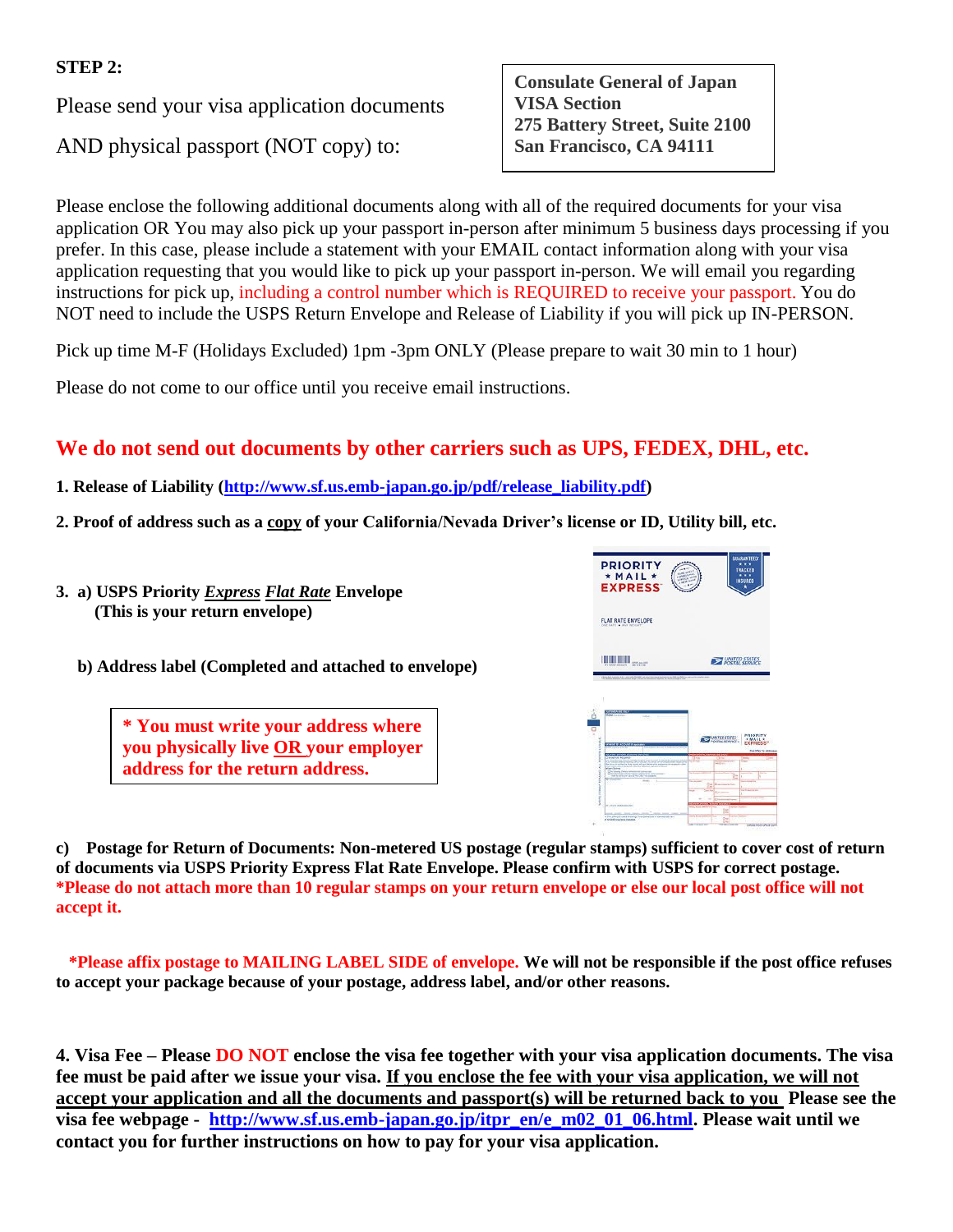**You may also pick up your passport in-person after minimum 5 business days processing if you prefer. In this case, please include a statement with your EMAIL contact information along with your visa application requesting that you would like to pick-up your passport in-person. We will email you regarding instructions for pick up, including a control number which is REQUIRED to receive your passport. You do NOT need to include the USPS Return Envelope and Release of Liability if you will pick up IN-PERSON.** 

**Pick up time M-F (Holidays Excluded) 1pm -3pm ONLY (Please prepare to wait 30 minutes to 1 hour)**

#### **Please do not come to our office until you receive email instructions.**

These conditions are valid only at the Consulate General of Japan in San Francisco.

#### **All visa inquiries should be addressed to the Consulate General of Japan in San Francisco if you reside in Northern and Central California, and the State of Nevada**

Applicant(s) with a criminal record must provide a copy of his/her court conviction or sentence, along with an English translation of those documents if they are in any language other than English. We would like to know about the charges, time served, fees paid, and probation (if any). If you have such a record, please call our office in advance.

#### **Please be aware that certain visa applicants may be required to appear in person to apply even though you are eligible to apply by mail. We will contact you if that is necessary after we receive your visa application by mail.**

Due to the tremendous amount of visa applications we are processing, we cannot provide you with any status updates. We take a minimum of **5 business days** to process visa applications in our office with sufficient documents. We will ONLY contact you if you are missing any documents or request to pick up in-person.

Consulate General of Japan in San Francisco (Visa Section) 275 Battery Street, Suite 2100 San Francisco, CA 94111

Tel: (415)780-6000 ext. 6092 FAX: (415)767-4200

Tel Hours: 9:00am-12:00pm, 1:00pm-5:00pm

*Updated June 14th, 2022*